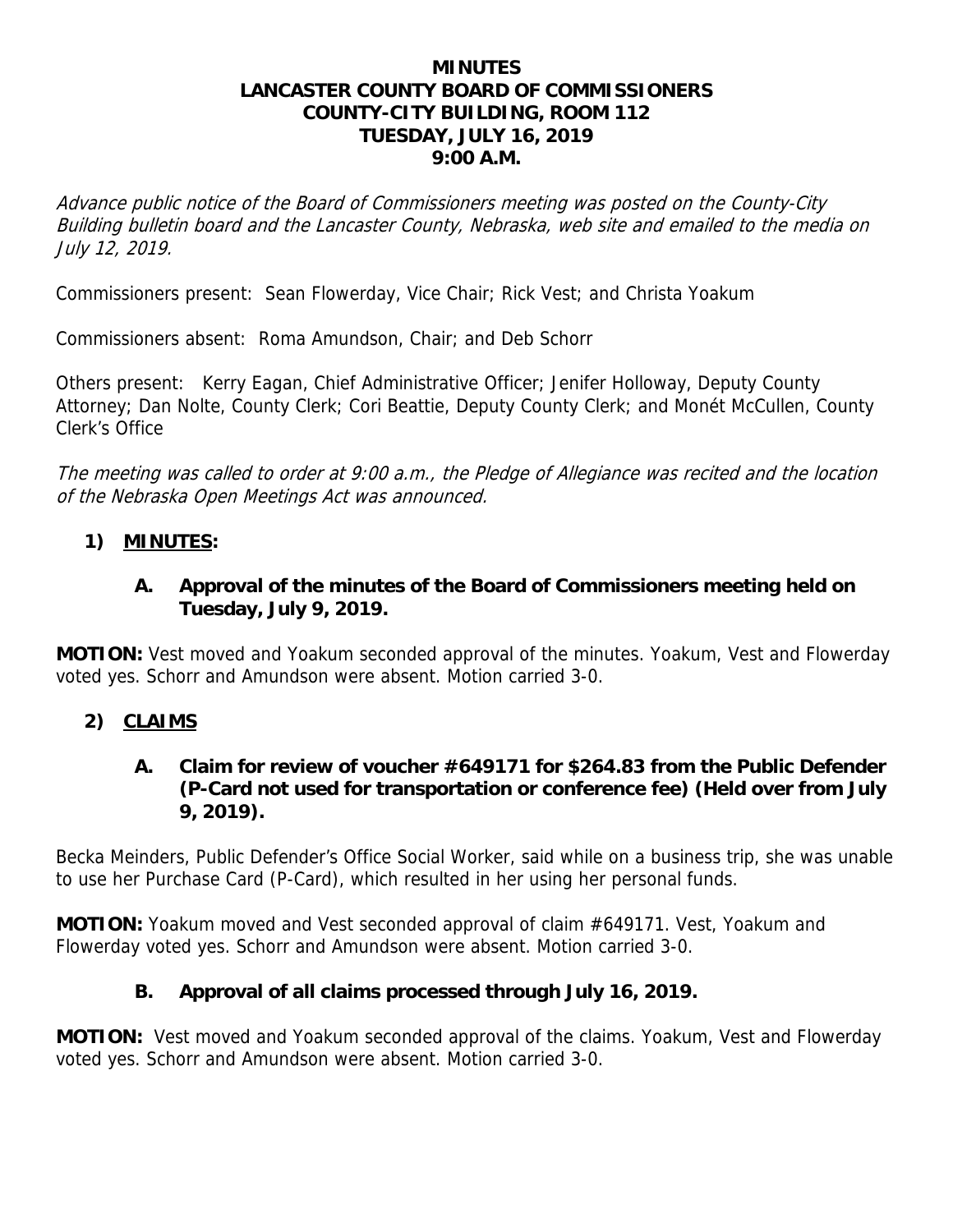- **3) CONSENT ITEMS: These are routine business items that are expected to be adopted without dissent. Any individual item may be removed for special discussion and consideration by a Commissioner or by any member of the public without prior notice. Unless there is an exception, these items will be approved as one with a single vote of the Board of Commissioners. These items are approval of:** 
	- **A. Amendments to the following contracts for Annual Supply Office Seating. (Bid No. 18-117. The amendments renew the contracts with a price increase for a term beginning July 10, 2019 through July 9, 2020. The cost to the County is not to exceed \$30,000 for all contracts.)** 
		- **1. All Makes Office Equipment Co. of Lincoln (C-19-0549)**
		- **2. encompas (C-19-0550)**
		- **3. Office Interiors & Design, Inc. (C-19-0551)**
	- **B. Utility Permits for the following with no cost to the County:** 
		- **1. No. 1829 allowing Windstream to install new utility poles with antenna installation in county right-of-way at multiple locations described therein (1244 Bluff Road; 7812 West Davey Road; 13803 Branched Oak Road; 462 Northwest 112th Street; and 4412 West Agnew Road). (C-19- 0552)**
		- **2. No. 1830 allowing Windstream Nebraska, LLC to re-locate fiber optic cable for Culvert M-38 project repair approximately three feet from the north right-of-way Southwest "A" Street. (C-19-0553)**
	- **C. Revocation of Utility Permit No. 1803 allowing Windstream to install new utility poles with antenna installation in county right-of-way at multiple locations described therein (1244 Bluff Road; 7812 West Davey Road; 13803 Branched Oak Road; 462 Northwest 112th Street; 12013 Northwest 40th Street; and 4412 West Agnew Road). (C-19-0532)**
	- **D. Amendment to the following:** 
		- **1. County contract C-18-0382 with New Heights Tree Service for Unit Price - Tree Trimming and Removal Services. (Bid No. 18-066. The amendment renews the contract from July 20, 2019 through July 19, 2020. The cost to the County is not to exceed \$22,000.) (C-19-0554)**
		- **2. Grant contract C-18-0572 with Voices of Hope for the Coordinated Response to Reducing Violence program. (The term of the amendment is June 1, 2019 through June 30, 2019, in the amount of \$4,221.) (C-19- 0556)**
	- **E. Contract with Nebraska Salt & Grain Co., to provide Rock Salt (Bid No. 19- 152. The term of the contract is September 13, 2019 through May 31, 2020 with three additional one-year renewal terms. The cost to County is not to exceed \$160,380.) (C-19-0555)**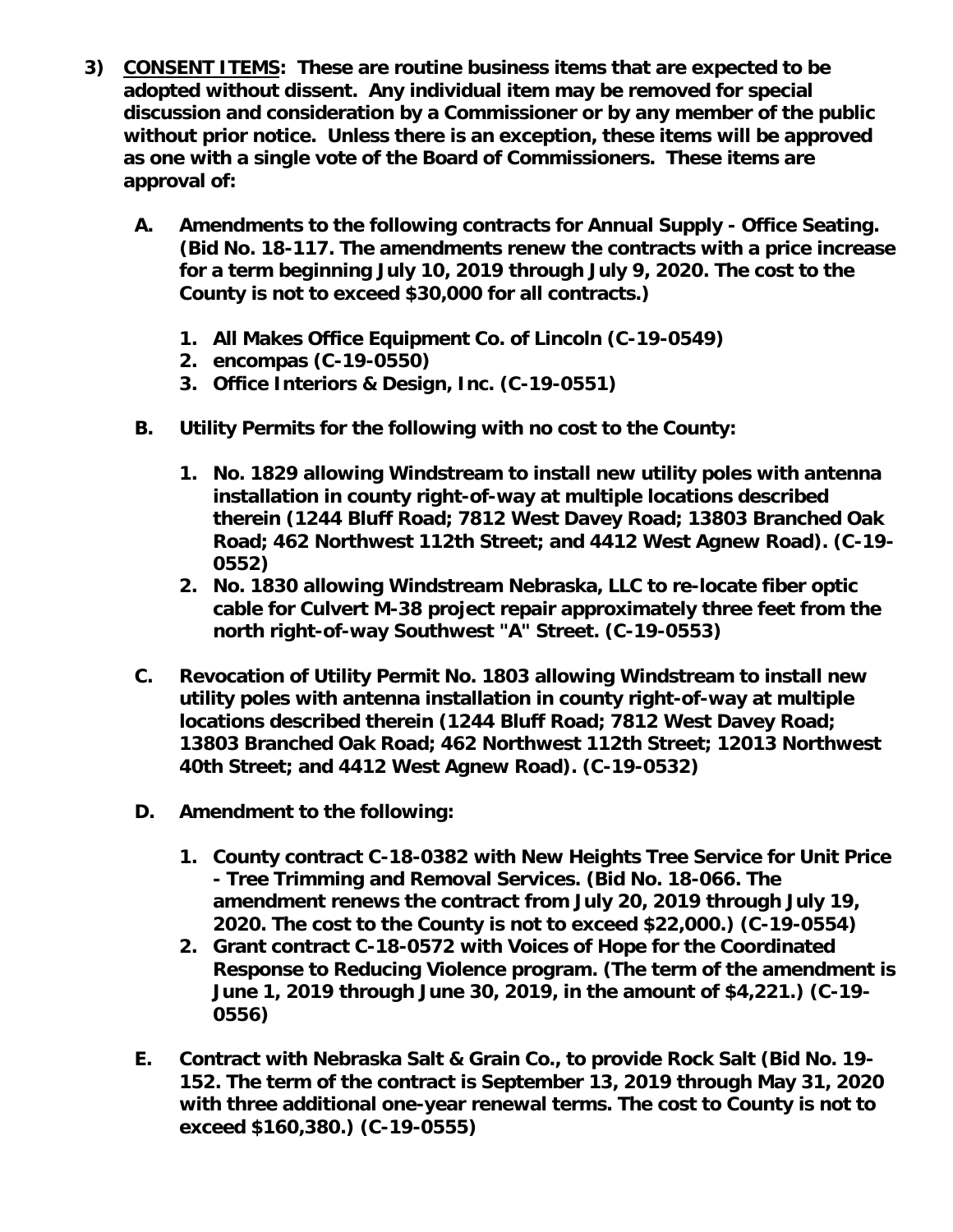**F. Setting public hearings on Tuesday, July 30, 2019 for Change of Zone No. 19018 regarding AG to AG with historic landmark overlay, 17185 Bluff Road and associated Special Permit No. 19033 to allow for hosting of special events at a historic landmark.** 

**MOTION:** Vest moved and Yoakum seconded approval of the consent items. Yoakum, Vest and Flowerday voted yes. Schorr and Amundson were absent. Motion carried 3-0.

# **4) OLD BUSINESS:**

### **A. Resolution in the matter of adopting minimum road standards for roads in unincorporated areas pursuant to Nebraska Rev. Stat. 39-1501(5). (Note: Additional two-week delay requested.) (R-19-0051)**

Ken Schroeder, County Engineering Department, requested a two-week delay.

**MOTION:** Yoakum moved and Vest seconded to hold the resolution for two weeks. Yoakum, Vest and Flowerday voted yes. Schorr and Amundson were absent. Motion carried 3-0.

### **5) NEW BUSINESS:**

### **A. Special Designated License application from Blue Stem Tree Farm for the Frog Fest event at 5895 West Sprague Road, Crete, Nebraska on August 10, 2019.**

Ami Graham, NRG Media General Manager, appeared on behalf of Dr. Steve Martin from Blue Stem Tree Farm, who is applying for the Special Designated License. She gave a brief overview of Frog Fest.

**MOTION:** Vest moved and Yoakum seconded approval of the Special Designated License application. Vest, Yoakum and Flowerday voted yes. Schorr and Amundson were absent. Motion carried 3-0.

**B. Agreement with Strategies for Youth to conduct training for up to 35 school resource officers and other attendees employed by Lincoln Police Department, Lancaster County Sheriff's Office, and Lincoln Public Schools. The cost to County is \$30,000. (C-19-0557)** 

**MOTION:** Vest moved and Yoakum seconded approval of the agreement. Yoakum, Vest and Flowerday voted yes. Schorr and Amundson were absent. Motion carried 3-0.

- **C. Contracts with the following to provide Annual Service Offset Printing, Design Services, and Related Services (Bid No. 19-141). The contracts shall be effective July 14, 2019 through July 13, 2022. The cost to the County is not to exceed \$90,000 for all contracts.** 
	- **1. Cornhusker State Industries (Department of Corrections). (C-19-0546)**
	- **2. Firespirng. (C-19-0547)**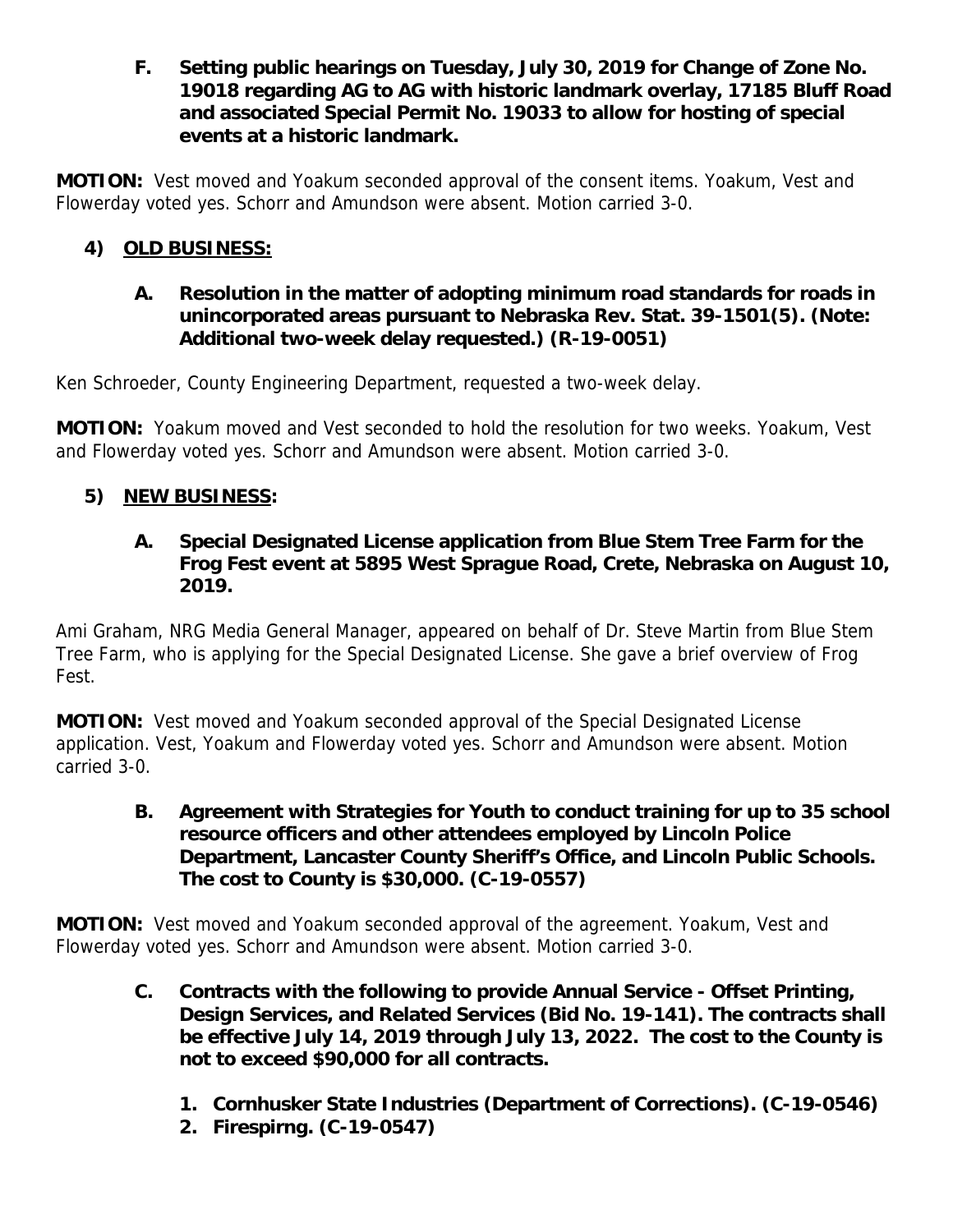**MOTION:** Vest moved and Yoakum seconded approval of the contracts. Yoakum, Vest and Flowerday voted yes. Schorr and Amundson were absent. Motion carried 3-0.

**D. Contract with Office Interiors & Design, Inc., to provide Supply and Installation of Office Furniture – Sheriff's Office (Bid No. 19-167). The work shall begin as soon as possible from the date of the executed contract. The cost to the County is not to exceed \$38,196.81. (C-19-0548)** 

**MOTION:** Vest moved and Yoakum seconded approval of the contract. Yoakum, Vest and Flowerday voted yes. Schorr and Amundson were absent. Motion carried 3-0.

**E. Contract with Highway Improvement, Inc., for crack sealing bituminous surfacing (Bid No. 19-165, Project No. 19-27). The work shall be completed on or before November 1, 2019. The cost to the County is \$274,043.32. (C-19-0558)** 

Pam Dingman, Lancaster County Engineer, said crack sealing work is done internally and through outside contracts. Dingman provided a map of the proposed areas for crack sealing (Exhibit A).

**MOTION:** Vest moved and Yoakum seconded approval of the contract. Vest, Yoakum and Flowerday voted yes. Schorr and Amundson were absent. Motion carried 3-0.

> **F. Contract with Van Kirk Brothers Contracting for replacement of County Bridges W-122, W-164, and W-174 (Bid No. 19-149, Project No. 19-10). The work shall be completed on or before October 18, 2019. The cost to the County is \$911,879.15. (C-19-0559)**

Dingman discussed the projects and provided a map of the locations (Exhibit B). She noted bundling bridge projects that are located close together provides efficiency for the contractor.

**MOTION:** Vest moved and Yoakum seconded approval of the contract. Yoakum, Vest and Flowerday voted yes. Schorr and Amundson were absent. Motion carried 3-0.

### **6) PUBLIC COMMENT: Those wishing to speak on items relating to County business not on the agenda may do so at this time.**

No one appeared for public comment.

# **7) ANNOUNCEMENTS:**

- **A. The Lancaster County Board of Commissioners will hold a staff meeting on Thursday, July 18, 2019 at 8:30 a.m., in the Bill Luxford Studio (Room 113) of the County-City Building (555 S. 10th Street, Lincoln).**
- **B. The Lancaster County Board of Commissioners will hold its next regular meeting on Tuesday, July 23, 2019 at 9:00 a.m., in Room 112 of the County-**City Building (555 S. 10<sup>th</sup> Street, Lincoln).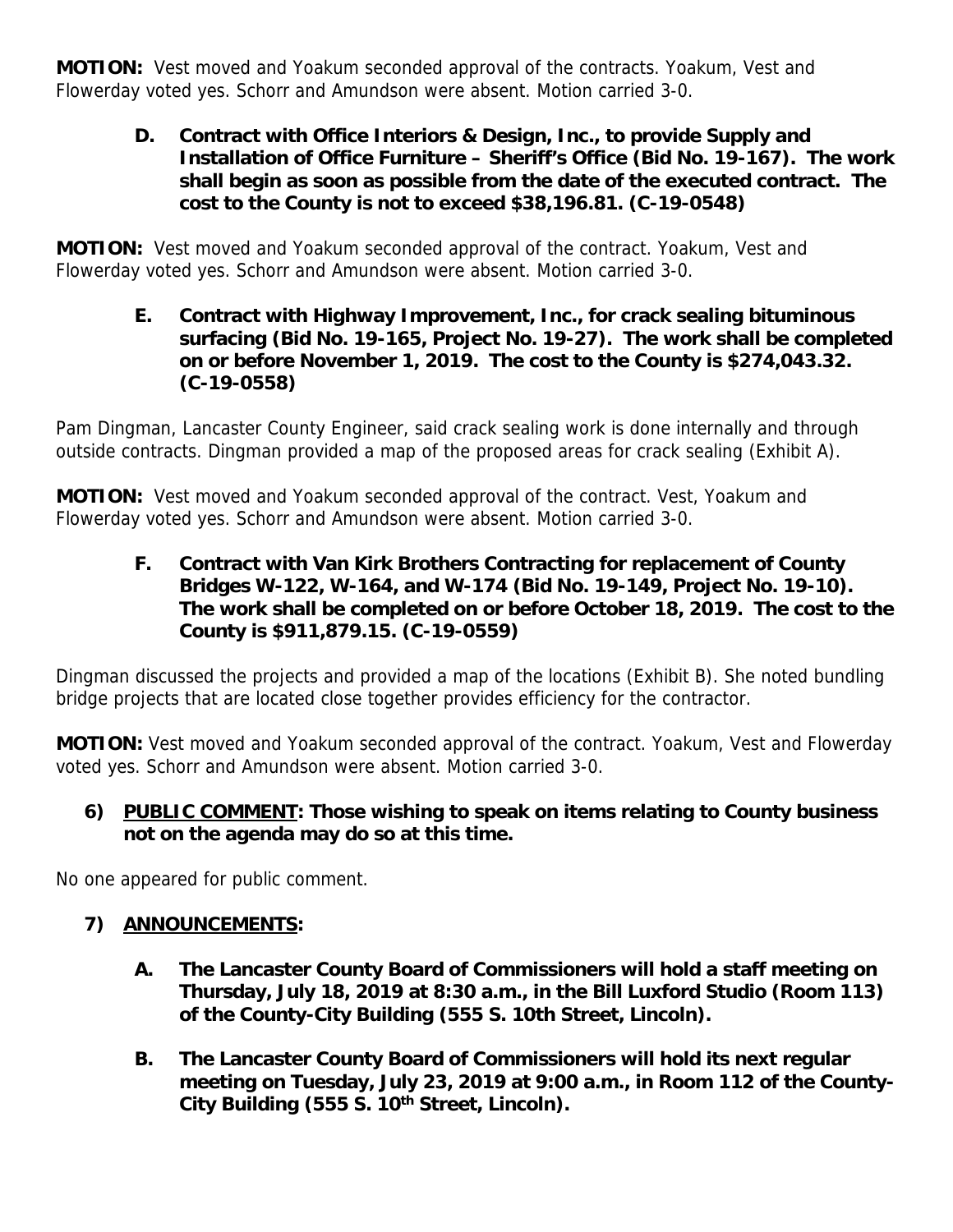- **C. County Commissioners can be reached at 402-441-7447 or commish@lancaster.ne.gov.**
- **D. The Lancaster County Board of Commissioners meeting is broadcast live on LNKTV City. For the rebroadcast schedule visit lincoln.ne.gov (keyword: LNKTV). Meetings are also streamed live on LNKTV and can be viewed on YouTube (LNKTVcity).**

### **8) ADJOURNMENT**

**MOTION:** Vest moved and Yoakum seconded to adjourn the Lancaster County Board of Commissioners meeting at 9:13 a.m. Yoakum, Vest and Flowerday voted yes. Schorr and Amundson were absent. Motion carried 3-0.

Dan Nolte Lancaster County Clerk

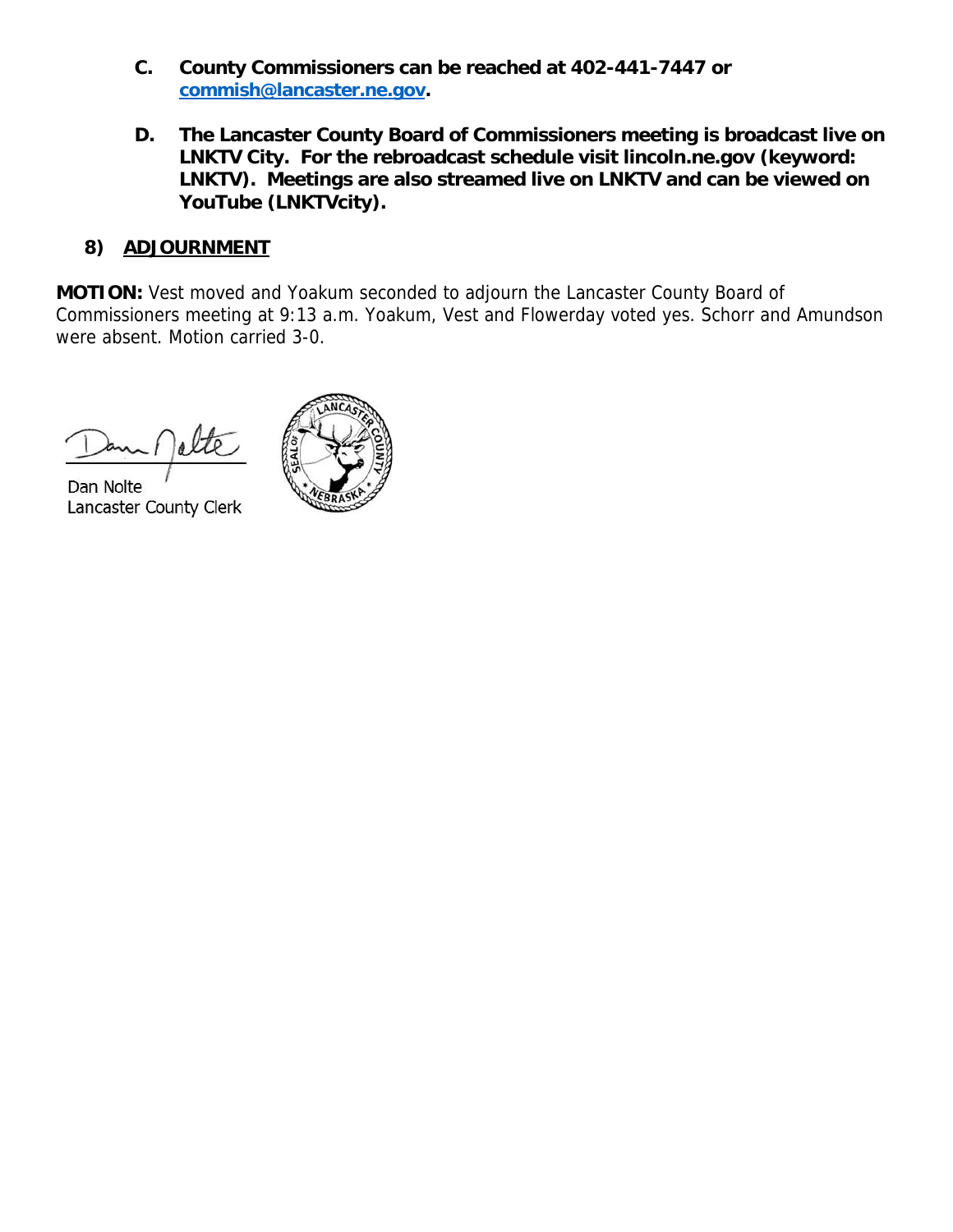#### **MINUTES LANCASTER COUNTY BOARD OF EQUALIZATION COUNTY-CITY BUILDING, ROOM 112 TUESDAY, JULY 16, 2019 IMMEDIATELY FOLLOWING THE LANCASTER COUNTY BOARD OF COMMISSIONERS MEETING**

Advance public notice of the Board of Commissioners meeting was posted on the County-City Building bulletin board and the Lancaster County, Nebraska, web site and emailed to the media on July 12, 2019.

Commissioners present: Sean Flowerday, Vice Chair; Rick Vest; and Christa Yoakum

Commissioners absent: Roma Amundson, Chair; and Deb Schorr

Others present: Rachel Garver, Lancaster County Treasurer; Scott Gaines, Assessor/Register of Deeds Office; Kerry Eagan, Chief Administrative Officer; Jenifer Holloway, Deputy County Attorney; Dan Nolte, County Clerk; Cori Beattie, Deputy County Clerk; and Monét McCullen, County Clerk's **Office** 

The meeting was called to order at 9:13 a.m., the location of the Nebraska Open Meetings Act was announced.

### **1) MINUTES:**

### **A. Approval of the minutes of the Board of Equalization meeting held on Tuesday, July 2, 2019.**

**MOTION:** Yoakum moved and Vest seconded approval of the minutes. Yoakum, Vest and Flowerday voted yes. Schorr and Amundson were absent. Motion carried 3-0.

# **2) ADDITIONS AND DEDUCTIONS TO THE TAX ASSESSMENT ROLLS:**

Scott Gaines, Assessor/Register of Deeds Office, said there is a substantial decrease with Kawasaki. These are Tax Equalization and Review Commission (TERC) cases that have recently been settled. The values now have to be approved and sent to the County Treasurer to modify the tax collection.

**MOTION:** Vest moved and Yoakum seconded approval of the additions and deductions. Vest, Yoakum and Flowerday voted yes. Schorr and Amundson were absent. Motion carried 3-0.

# **3) NOTICE OF TAXABLE STATUS:**

# **A. Lancaster County School District 001 aka Lincoln Public Schools**

Gaines said this property was recently purchased by Lincoln Public Schools (LPS). A tenant will continue to occupy the property until the end of the year. This notice will inform LPS that the property will remain taxable while being used for a commercial use.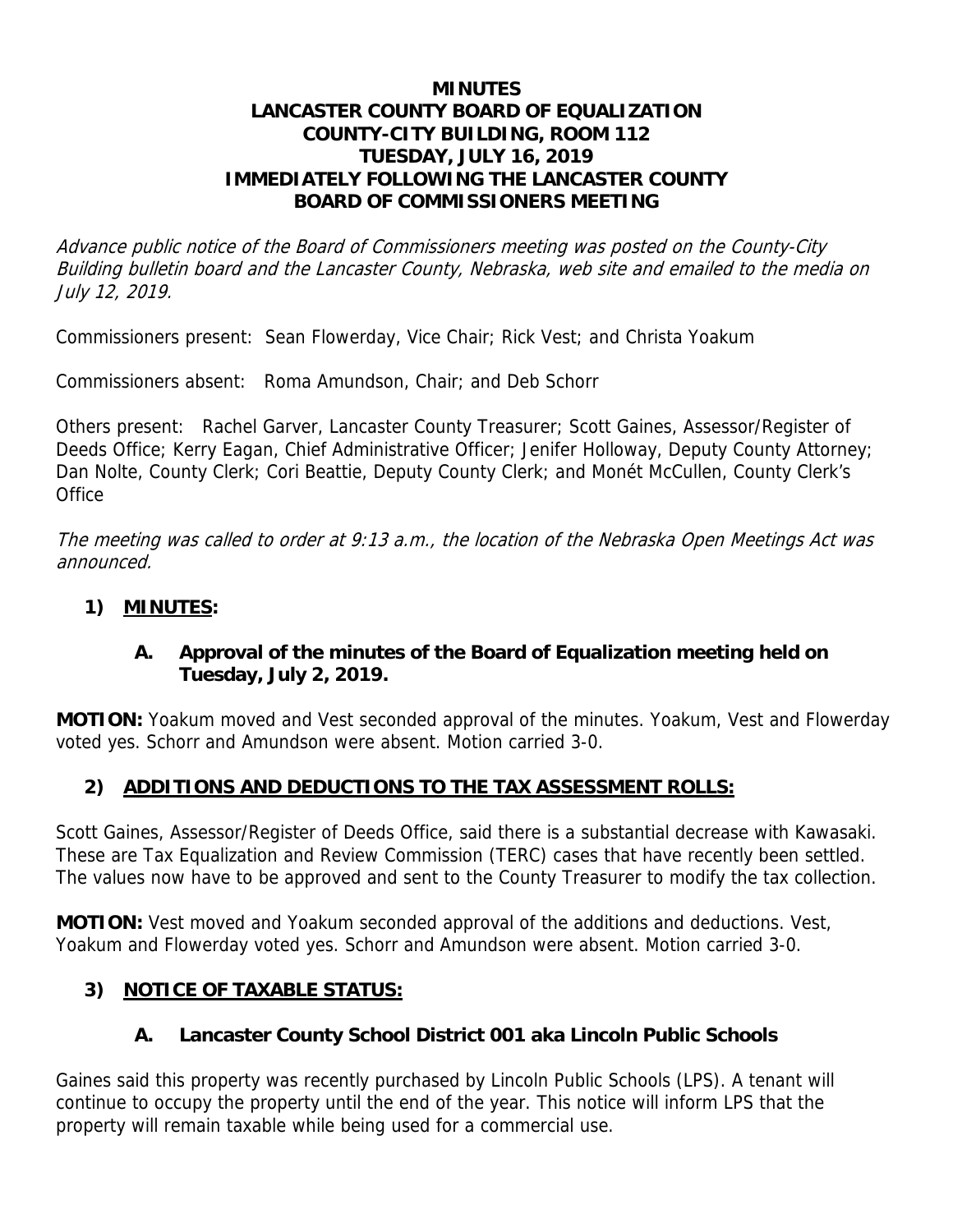**MOTION:** Vest moved and Yoakum seconded to send the taxable status notice. Yoakum, Vest and Flowerday voted yes. Schorr and Amundson were absent. Motion carried 3-0.

# **4) 425 FILING – REPORT OF DESTROYED REAL PROPERTY:**

# **A. Kenneth Yates (2 parcels)**

Gaines said the 425 form allows a property owner to apply for a modified valuation when a catastrophic event occurs. The two properties in question are primarily wetlands. The properties are already assessed with the assumption there will be water on the property occasionally. The Assessor/Register of Deeds Office reviewed the property and did not feel there was significant effects on any market value compared to what was already established in January. The Assessor/Register of Deeds Office recommended no change in value.

**MOTION:** Vest moved and Yoakum seconded to follow the recommendation of the Assessor/Register of Deeds and make no change in the values. Yoakum, Vest and Flowerday voted yes. Schorr and Amundson were absent. Motion carried 3-0.

# **5) PUBLIC HEARINGS:**

### **A. Homestead Exemption rejection appeal from David White (See correlating item 6)**

Gaines was administered the oath and said this is a protest on the rejection of a Homestead Exemption application. State law is very specific regarding the qualifications which include that the owner must occupy the property from January 1 through August 15. The property was sold in June, 2019, which resulted in an automatic rejection.

Vest moved and Yoakum seconded to reject the appeal. Jen Holloway, Deputy County Attorney stated the public hearing needs to be closed before any motions are made.

No one appeared in opposition or in the neutral position.

The Vice Chair closed the public hearing.

The Board voted on correlating item 6.

### **B. Motor Vehicle Tax Exemption Applications (See correlating item 7)**

| Angelic Temple Church of God in Christ      | <b>CHI Health</b>               |
|---------------------------------------------|---------------------------------|
| <b>North American Martyrs Church/School</b> | <b>Catholic Social Services</b> |
| Villa Marie School                          | <b>American Red Cross</b>       |
| <b>Fellowship Baptist Church</b>            | Wesleyan                        |

The Vice Chair opened the public hearing.

No one appeared in support, opposition or in the neutral position.

The Vice Chair closed the public hearing.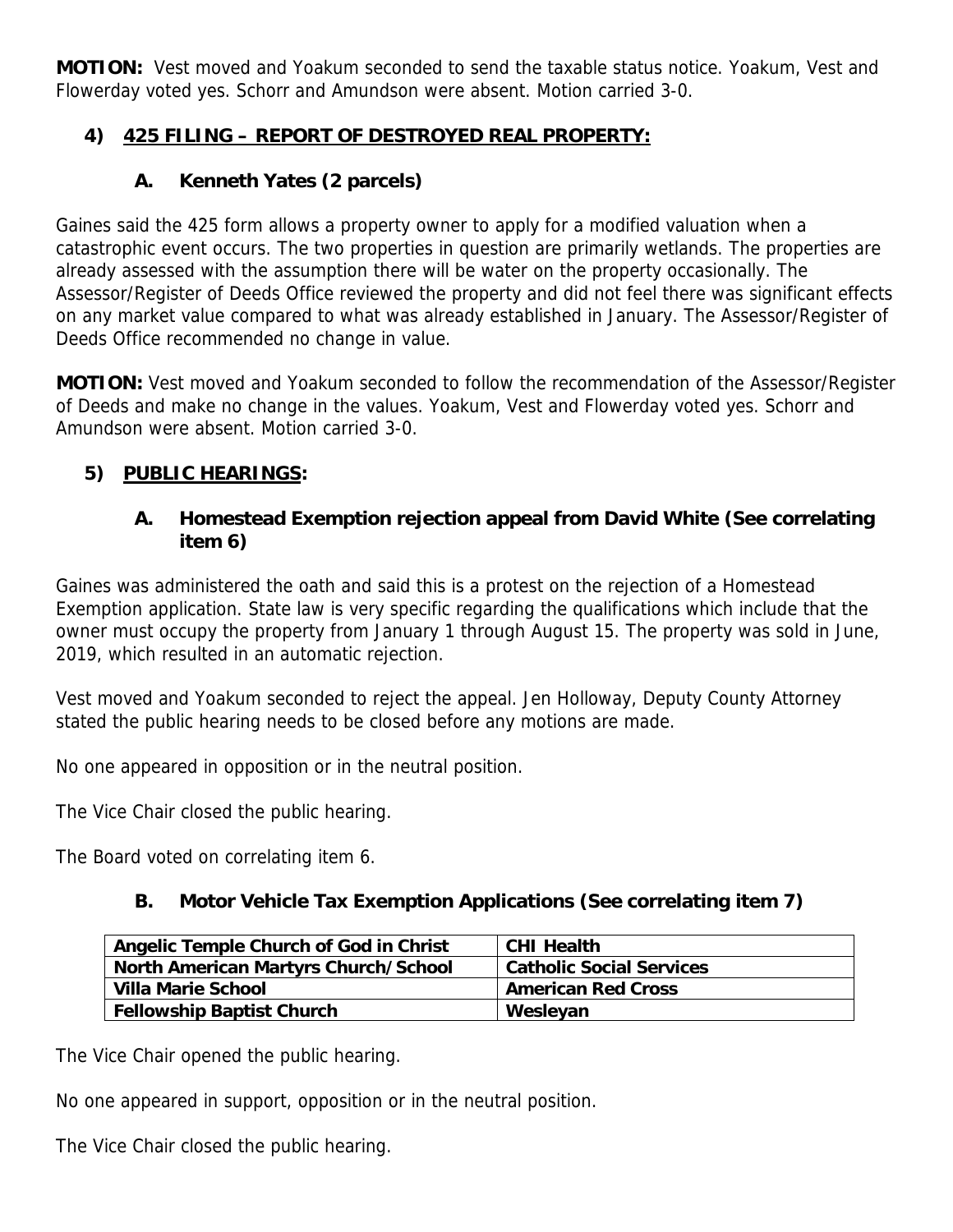The Board voted on correlating item 7

### **6) ACTION ON HOMESTEAD EXEMPTION REJECTION APPEAL**

**MOTION:** Vest moved and Yoakum seconded to reject the appeal. Yoakum, Vest and Flowerday voted yes. Schorr and Amundson were absent. Motion carried 3-0.

#### **7) ACTION ON MOTOR VEHICLE TAX EXEMPTION APPLICATIONS**

**MOTION:** Vest moved and Yoakum seconded approval of the motor vehicle tax exemption applications. Vest, Yoakum and Flowerday voted yes. Schorr and Amundson were absent. Motion carried 3-0.

#### **8) NOTICE OF ASSESSED VALUATION CHANGE FOR PROPERTY TAXATION PURPOSES (GREENBELT):**

| Dale R Pomajzl                                   | <b>Grandview Farm LLC</b>                   |
|--------------------------------------------------|---------------------------------------------|
| <b>Mitchell J Gerdes</b>                         | <b>Martin E Neal</b>                        |
| Jeff R & Cathy J Hollman                         | Jana Christensen Bauman                     |
| <b>Kathy A Wilcox</b>                            | Marvin L Lyman                              |
| David A Ninneman                                 | Patrick R & Jessica L Wenzl                 |
| <b>Chad J &amp; Sarah A Winters</b>              | <b>Jesse L Almery</b>                       |
| Daniel A & Annette L Legrande                    | Douglas E & Elaine A Swanson                |
| <b>Scott D &amp; Lisa G Johns</b>                | <b>Eric &amp; Amanda Ehlers</b>             |
| <b>Randy L &amp; Stacey Overholt</b>             | <b>Leland Scott Naderhoff</b>               |
| Angela S & Dustin L Beekman                      | <b>Douglas W Meyer</b>                      |
| <b>Ronnie L Koch</b>                             | Rodney F & Renee J Lanik                    |
| Gary A & Beth A Detweiler                        | Danniel L Dallman Revocable Trust           |
| Daniel & Lee Ann Lauenroth                       | <b>Denette J &amp; David Russell</b>        |
| Roger P & Sharon Schmersal                       | Daniel E & Pamela Hergenrader               |
| Sean & Justine Owings                            | <b>Nicholas A Parks Living Trust</b>        |
| Travis A & Brooke D Frerking                     | <b>Nicholas A Parks Living Trust</b>        |
| <b>Ronald R Emerson &amp; Christine Behrends</b> | <b>Randall L &amp; Susan K Hoover</b>       |
| Twyla J Lidolph Revocable Trust                  | <b>Scott C &amp; Brittney S Keller</b>      |
| Twyla J Lidolph Revocable Trust                  | Craig M & Lori A Blake                      |
| Matthew M & Kim R Steinhausen                    | Jawara Sekou James & Julia Lynette          |
| Gretchen M Kruse & Le Etta L Suhr                | <b>Susan K Swanson &amp; Dale Martin</b>    |
| <b>Dwight &amp; Kristine Munderloh</b>           | Robert L & Michelle S Benes Revocable Trust |
| <b>Rick L &amp; Sally Sundeen</b>                | Lucas B Whitefoot & Lisa M Oberg            |
| Mallory M & Jess L Sundeen                       | Daniel L & Miriam E Kuhn Trust              |
| <b>Jack &amp; Sue Richbourg</b>                  | <b>Charles F &amp; Patricia Beeson</b>      |
| Daniel T & Nicole J Moss                         |                                             |

Gaines said these Special (Greenbelt) Valuation applications have been approved by the Assessor/Register of Deeds Office. This notice will provide each property owner with the new value and each will have 30-days to appeal.